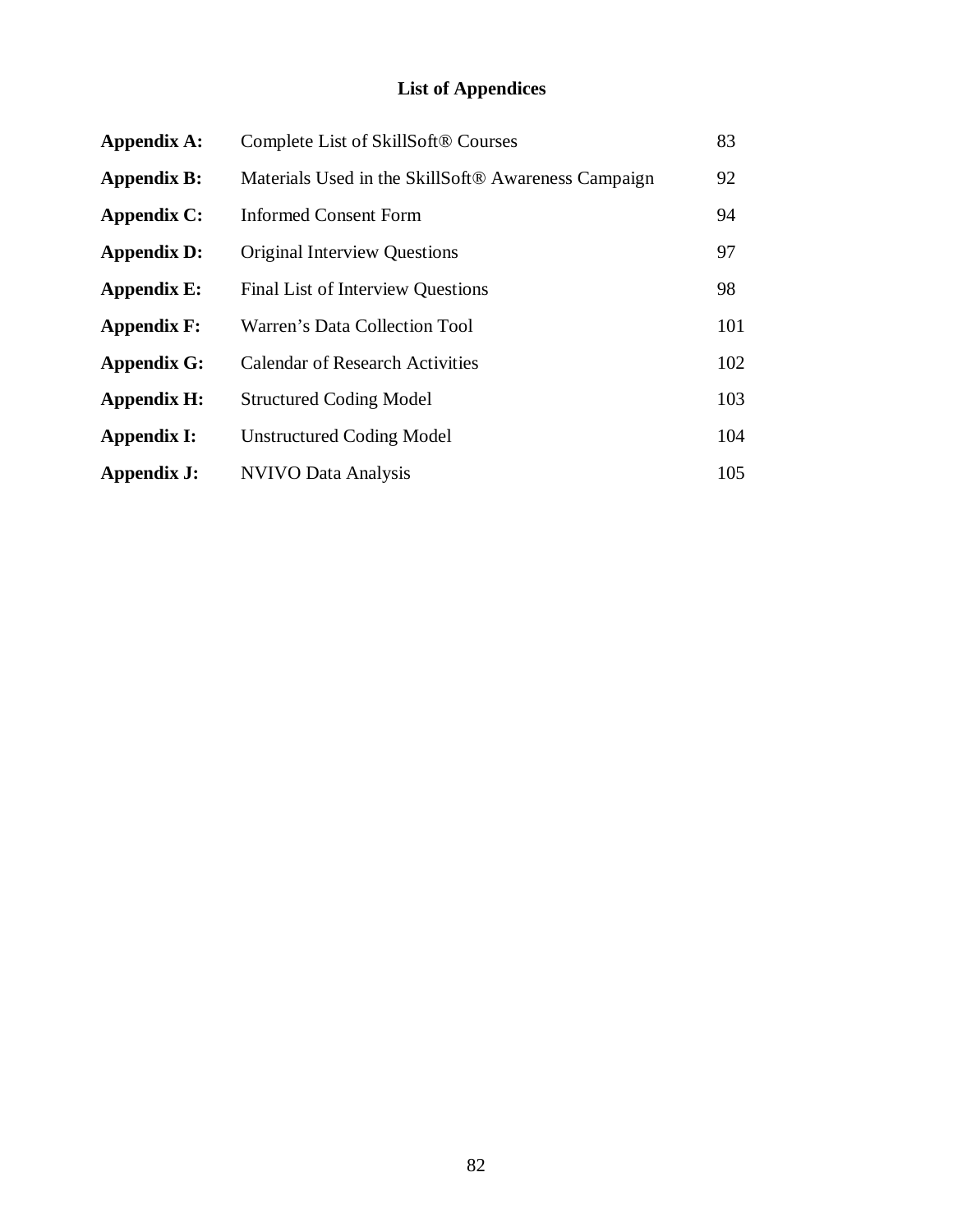# **Appendix A**

# **SkillSoft Course Listing**

| BC0101 - SkillSoft Guided Tour                                  |  |  |
|-----------------------------------------------------------------|--|--|
| ABC0111 - e-Learning                                            |  |  |
| ADM0101 - Getting Started--Administrative Support               |  |  |
| ADM0102 - Overview to Effective Business Communication          |  |  |
| ADM0103 - Using Effective Business Communication                |  |  |
| <b>ADM0104 - Administrative Functions</b>                       |  |  |
| ADM0105 - Advancing Your Career                                 |  |  |
| <b>COMM0101 - Communicate to Develop Relationships</b>          |  |  |
| COMM0102 - Communicating to Increase Understanding              |  |  |
| COMM0103 - Listening, Influencing and Handling Tough Situations |  |  |
| COMM0104 - Communicating Better with Your Team                  |  |  |
| COMM0111 - Dynamics of Interpersonal Communication              |  |  |
| <b>COMM0112 - Communication Tools</b>                           |  |  |
| COMM0113 - The Many Faces of Communication                      |  |  |
| COMM0114 - The Interpersonal Side of Conflict                   |  |  |
| COMM0115 - Interpersonal Business Savvy                         |  |  |
| COMM0116 - Developing Interpersonal Skills in Your People       |  |  |
| COMM0141 - What Is Emotional Intelligence?                      |  |  |
| COMM0142 - Emotional Intelligence at Work                       |  |  |
| COMM0143 - Teamwork and Emotional Intelligence                  |  |  |
| COMM0144 - Increasing Your Emotional Intelligence               |  |  |
| COMM0145 - The Emotionally Intelligent Leader                   |  |  |
| COMM0161 - Difficult People in the Workplace                    |  |  |
| COMM0162 - Working with Aggressive People                       |  |  |
| COMM0163 - Working with Negative People and Procrastinators     |  |  |
| COMM0164 - Working with Arrogant and Duplicitous People         |  |  |
| <b>COMM0171 - Professional Assertiveness</b>                    |  |  |
| COMM0172 - Assertive Communication - Title 2                    |  |  |
| COMM0181 - Everyday Business Etiquette                          |  |  |
| <b>COMM0182 - Communication Etiquette</b>                       |  |  |
| COMM0183 - Etiquette and the Business Meeting                   |  |  |
| COMM0184 - Etiquette for Supervisors                            |  |  |
| COMM0185 - Business Etiquette and Professionalism - Title 5     |  |  |
| COMM0186 - Business Etiquette and Professionalism - Title 6     |  |  |
| <b>COMM0201 - Foundations of Grammar</b>                        |  |  |
| <b>COMM0202 - Sentence Construction</b>                         |  |  |
| <b>COMM0203 - Understanding Writing Mechanics</b>               |  |  |
| COMM0204 - Punctuating with Skill                               |  |  |
| COMM0211 - Preparing to Write Effectively to Your Audience      |  |  |
| COMM0212 - Writing Concisely and Accurately                     |  |  |
| <b>COMM0213 - Writing Effective Business Documents</b>          |  |  |
| COMM0221 - Exploring the New Basics of Business Writing         |  |  |
| COMM0222 - Writing High-impact Reports and Proposals            |  |  |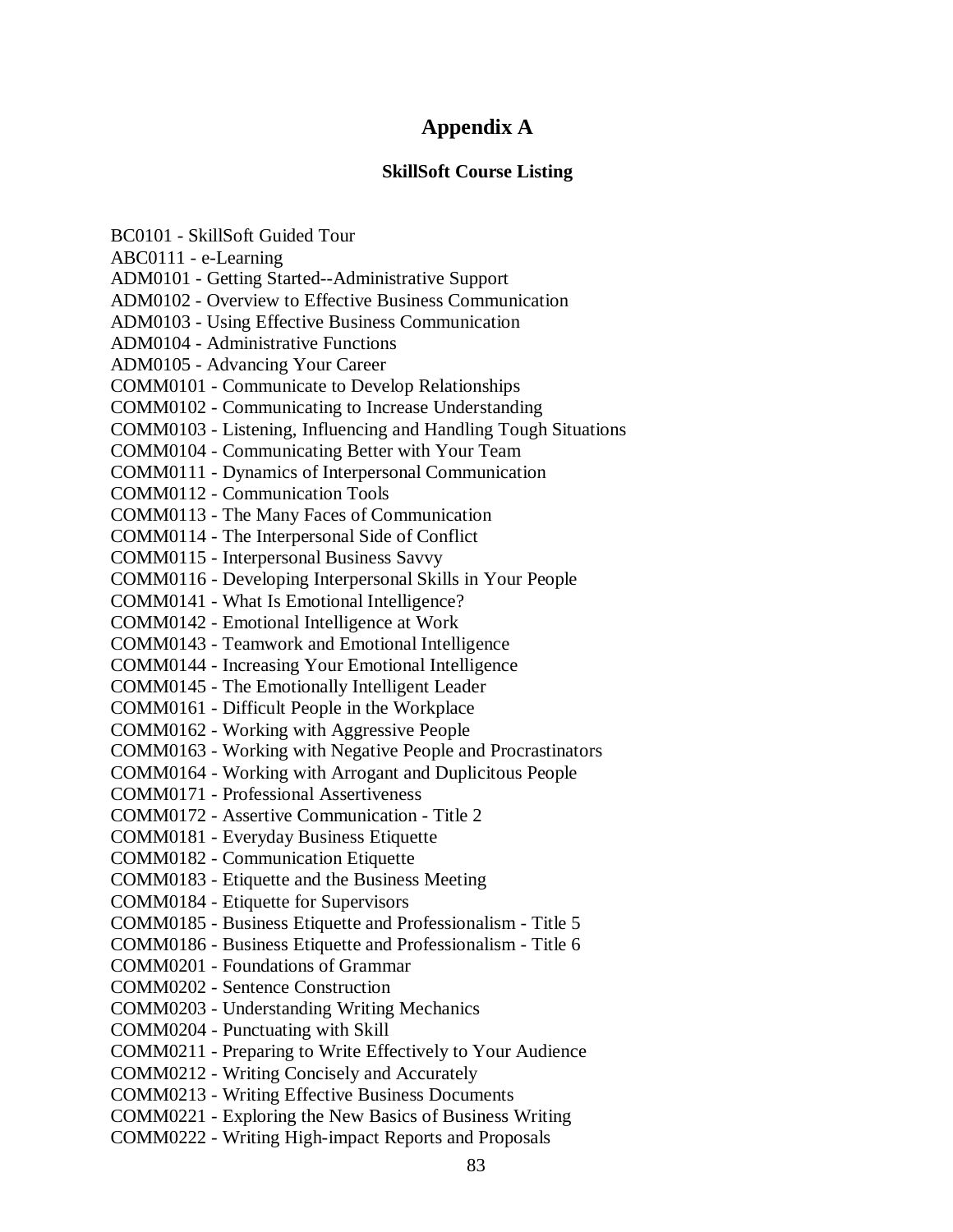COMM0223 - Producing Letters that Drive Your Business COMM0224 - Using Good Letters to Deliver Bad News COMM0225 - Writing: The Art of In-house Memos COMM0226 - Writing Effective E-mail Messages COMM0311 - Planning Your Presentation COMM0312 - Delivering Your Presentation COMM0313 - Presenting with Confidence and Impact COMM0321 - The Foundations of Presentations COMM0322 - Basic Presentation Structure COMM0323 - Using Presentation Equipment Effectively COMM0324 - Effective Presentation Delivery COMM0325 - Advanced Presentation Skills COMM0326 - Presentation as a Management Tool COMM0331 - Planning Effective Business Meetings COMM0332 - Leading an Effective Meeting COMM0333 - Meeting Participants COMM0401 - Handle Calls with Confidence and Professionalism COMM0402 - Turn Difficult Callers into Delighted Customers COMM0403 - Managing Telephone Technology COMM0501 - Crafting a Deal COMM0502 - Connect and Communicate COMM0503 - The Negotiation Process COMM0504 - The Dynamics of Interaction COMM0505 - Inclusive Negotiating COMM0506 - When the Going Gets Tough COMM0507 - The Master Negotiator COMM0601 - Managing Cultural Divides COMM0602 - Around the World in 80 Cultures COMM0603 - America''s Neighbors: Beyond U.S. Borders COMM0604 - Over There: Conducting Business with Europeans COMM0605 - Crossing the Dateline: Japan, China, India COMM0606 - A Rich Tapestry of Cultural Contrasts CUST0101 - Building the Service Foundation: Corporate Culture CUST0102 - Fundamentals of Exceptional Customer Service CUST0103 - The Voice of the Customer CUST0104 - Advancing Your Service Expertise CUST0105 - Customers, Conflict and Confrontation CUST0106 - Overcoming Challenging Service Situations CUST0107 - Instilling Service Excellence: the EXCEL Acronym CUST0108 - Service Stars and Service Teams CUST0121 - The Customer-driven Organization CUST0122 - Hiring and Retaining Service Professionals CUST0123 - Effective Service Recovery CUST0124 - Serving Your Internal Customers CUST0125 - Beginning Electronic Customer Relationships CUST0126 - Sustaining Excellent Customer Service CUST0131 - Discovering What Your Customers Want CUST0132 - Developing Customer Satisfaction Surveys CUST0133 - Customer Satisfaction: From Analysis to Implementation CUST0201 - Establishing Your Team''s Desired Performance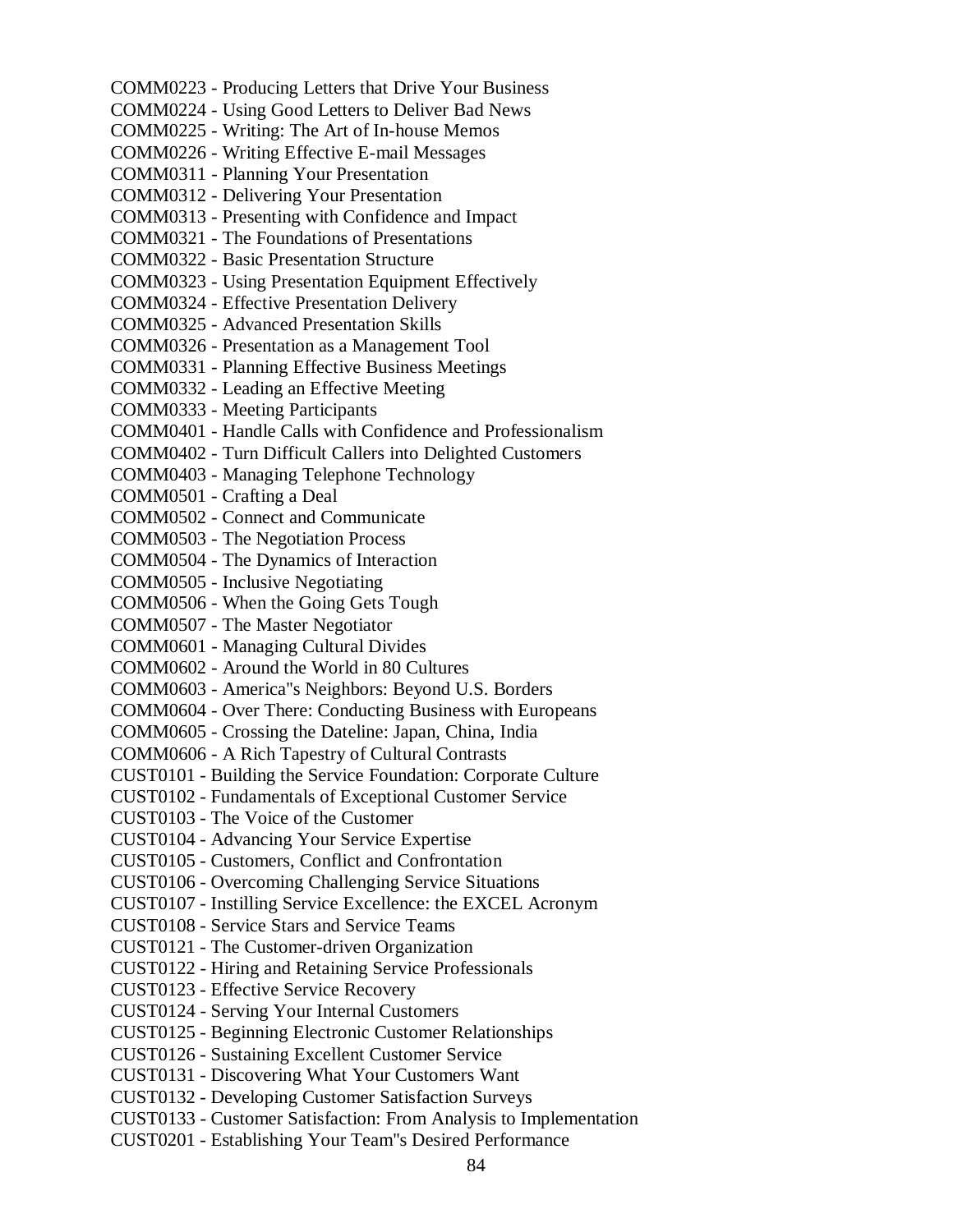CUST0202 - Coaching in a Service Oriented Culture CUST0203 - Exceeding Customer Expectations CUST0204 - Customer Service Strategy CUST0205 - Improving the Process of Service Delivery CUST0206 - Navigating the Change Process Successfully EBUS0101 - The Fundamentals of e-Business EBUS0102 - Approaches to e-Business EBUS0103 - e-Business Opportunities EBUS0104 - e-Business Design EBUS0105 - Building a Successful Web Site EBUS0106 - e-Business Solutions EBUS0111 - Introduction to Customer Relationship Management EBUS0112 - Electronic Customer Relationship Management EBUS0113 - Data Mining EBUS0114 - Profiting from Customer Relationship Management EBUS0115 - Value Nets FIN0121 - Accounting Fundamentals FIN0122 - Accounting Using Special Journals FIN0123 - Accounting for Cash Control FIN0124 - Accounting for Merchandising Businesses FIN0141 - Introduction to Finance FIN0142 - Making Budgets Work FIN0143 - Cash Management FIN0144 - Financial Statements and Analysis FIN0145 - Sources of Funding FIN0146 - Manager''s Performance Guide - Business Finance FIN0201 - The Basics of Budgeting FIN0202 - Building an Operating Budget FIN0203 - Capital Budgeting FIN0204 - Managing Budgets Effectively FIN0211 - Introduction to Advanced Finance FIN0212 - Investment Project Analysis and Selection FIN0213 - Raising Capital and Financing Decisions FIN0214 - Managing Working Capital FIN0215 - Corporate Restructuring FIN0216 - Financial Risk Management FIN0217 - International Finance FIN0221 - Accounting for Partnerships FIN0222 - Accounting for Corporations FIN0223 - Analyzing Cash Flow Statements FIN0224 - Master Budgets FS0201 - The Financial Services Industry FS0202 - Customer Service for New Account Representatives FS0203 - Financial Service Representatives in Action FS0204 - Sales for New Account Representatives FS0205 - Savings and Checking for New Account Representatives FS0206 - IRAs for New Account Representatives FS0207 - Commercial Accounts for New Account Representatives HR0101 - Human Resources Planning and Analysis HR0102 - Getting the Workforce Your Company Needs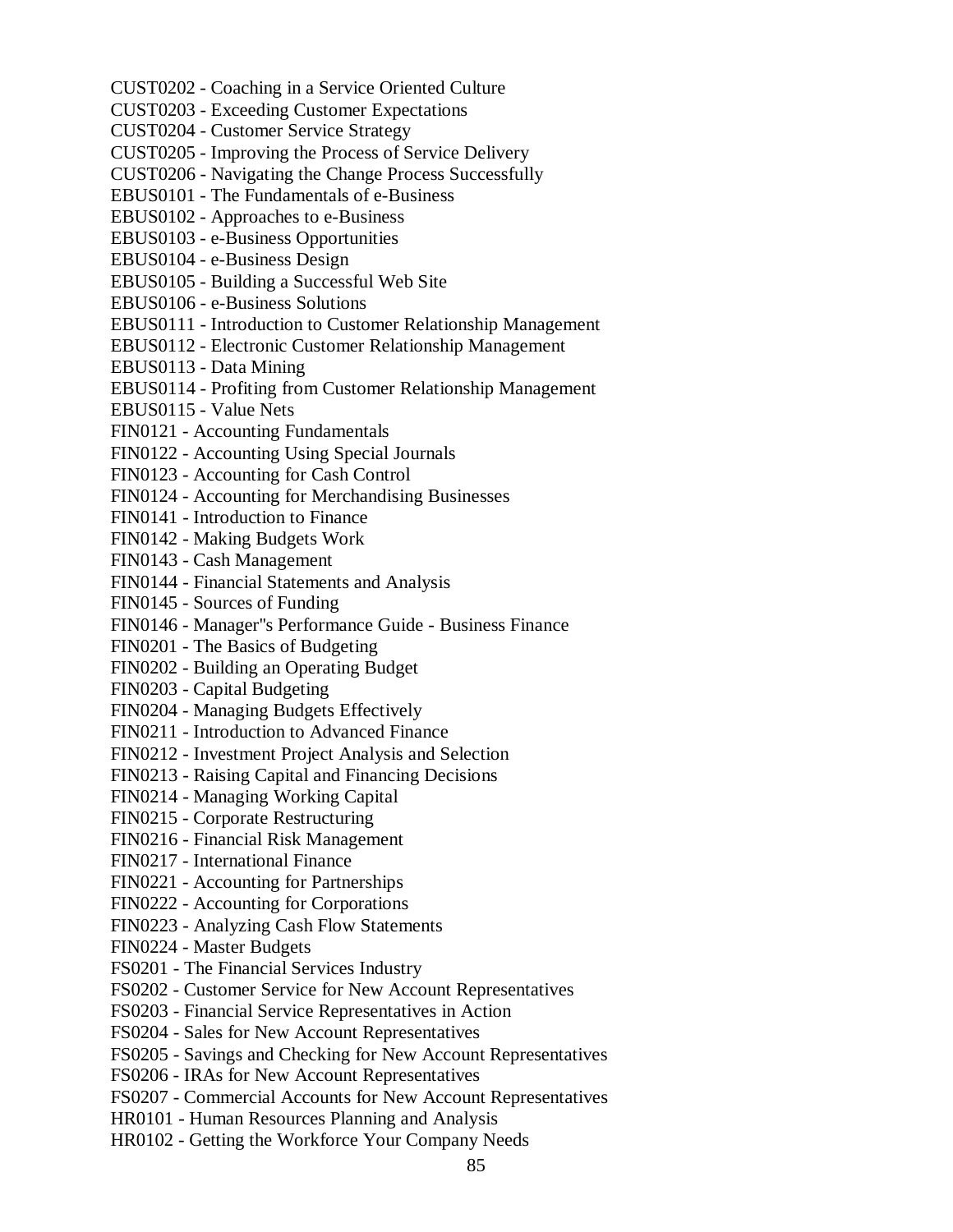HR0103 - Workforce Compensation HR0104 - The Climate for Performance HR0111 - Workplace Harassment HR0112 - Diversity in the Workplace HR0113 - Business Ethics HR0114 - Family Medical Leave Act (FMLA) HR0115 - Equal Employment Opportunity (EEO) HR0116 - Americans with Disabilities Act HR0117 - Rightful Termination HR0201 - The Pre-interview Process HR0202 - Conducting Effective Interviews HR0203 - Critical Parameters for Evaluating Candidates HR0211 - Building a Firm Foundation HR0212 - Screening Applicants HR0213 - Preparing for the Behavioral Interview HR0214 - Conducting the Behavioral-based Interview HR0215 - Preparing as the Interviewee HR0216 - Experiencing the Behavioral-based Interview HR0221 - Recruiting for the 21st Century: The Market HR0222 - Recruiting for the 21st Century: Strategies HR0223 - Recruiting Successfully HR0224 - Online Recruiting HR0225 - Facilitating Effective Hiring HR0226 - Retention Solutions: Loyalty Isn''t a Four-Letter Word HR0301 - What is Sexual Harassment? HR0302 - Quid Pro Quo Harassment HR0303 - Hostile Work Environment Harassment HR0304 - The Employer''s Liability and Responsibilities HR0305 - Getting Through the Legal Process HR0306 - Avoiding Harassment Claims: Policies & Procedures HR0331 - Workplace Diversity HR0332 - Culture and Behavior HR0333 - Organizational Inclusion HR0334 - Corporate Culture and Diversity HR0335 - Management Skills for the Diverse Work Force HR0336 - Communication and Diversity Adoption HR0341 - Workplace Aggression: The Scope of the Problem HR0342 - The Three Stages of Aggressive Behavior HR0343 - Potential Powder Kegs: Identifying & Defusing Them HR0344 - How to Make Your Company Safer HR0345 - Keeping Your Company out of Legal Trouble HR0346 - Managing a Violent Crisis IND0101 - The Federal Government Is You IND0102 - Purposes of the Federal Government IND0103 - Organization of the Federal Government IND0104 - Dealing with the Federal Government KNOW0101 - The Art of Knowledge Management KNOW0102 - Knowledge as Capital KNOW0103 - Putting Knowledge to Work KNOW0104 - Managing Knowledge Workers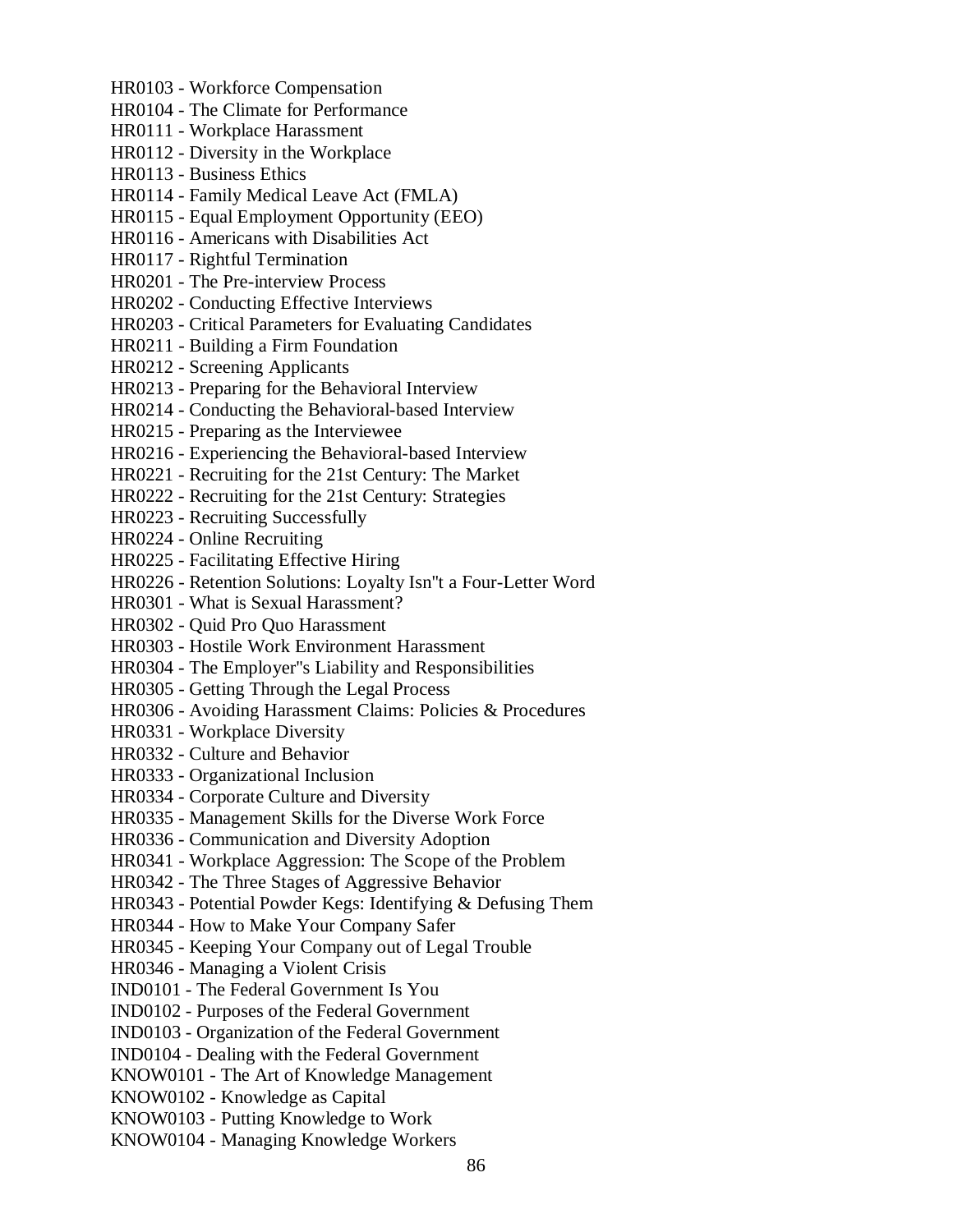KNOW0105 - Being a Knowledge Activist KNOW0201 - Knowledge as Strategy: Performance Improvement KNOW0202 - The Power of the Learning Organization KNOW0203 - The Potential of Self-directed Learning KNOW0204 - Implementing and Evaluating Self-directed Learning KNOW0205 - Performance Support KNOW0206 - Benchmarking for Best Practices KNOW0301 - Training for Business Results LAW0101 - A Manager''s Introduction to Business Law LAW0102 - Contract Law: The Law of Business Transactions LAW0103 - Employment and Labor Law LAW0104 - Business Formation and Legal Competition LAW0105 - Intellectual Property and Proprietary Rights LAW0106 - Lawsuits and Negotiations LEAD0121 - Challenges of the 21st Century LEAD0122 - Organizational Culture and Leadership LEAD0123 - Energizing and Empowering Employees LEAD0124 - Leadership and the Knowledge Worker LEAD0125 - Leading Change from the Front Line LEAD0126 - Dynamics of Leadership LEAD0131 - The Secrets of Female Leaders LEAD0132 - Leadership Skills for Women - Title 2 LEAD0133 - Leadership Skills for Women - Title 3 LEAD0134 - Leadership Skills for Women - Title 4 LEAD0135 - Leadership Skills for Women - Title 5 LEAD0136 - Leadership Skills for Women - Title 6 LEAD0201 - Senior Leadership Principles LEAD0202 - Senior Leadership in Action LEAD0221 - The Mark of a Leader LEAD0222 - Communicating a Shared Vision LEAD0223 - The Enabling Leader LEAD0224 - Removing Performance Barriers LEAD0225 - Communicating as a Leader LEAD0226 - Coaching for Performance LEAD0227 - Leading through Change LEAD0228 - The Leader as a Model LEAD0231 - Introduction to Work Force Generations LEAD0232 - Attracting, Developing, and Retaining Generations LEAD0233 - Leading Silent Generation and Baby Boom Workers LEAD0234 - Leading Generations X and Next LEAD0235 - Making Cross-generational Teams Work LEAD0236 - Cross-generational Workers in the 21st Century MGMT0101 - Prepare for Your New Management Role MGMT0102 - Lead and Develop Your Staff MGMT0103 - Communication Skills and Positive Attitude MGMT0111 - Competencies for Tomorrow''s Managers MGMT0112 - Development Tools for Tomorrow''s Managers MGMT0113 - The Manager as Coach and Counselor MGMT0114 - The Manager as Project Champion MGMT0115 - A Manager''s Primer for Ensuring Accountability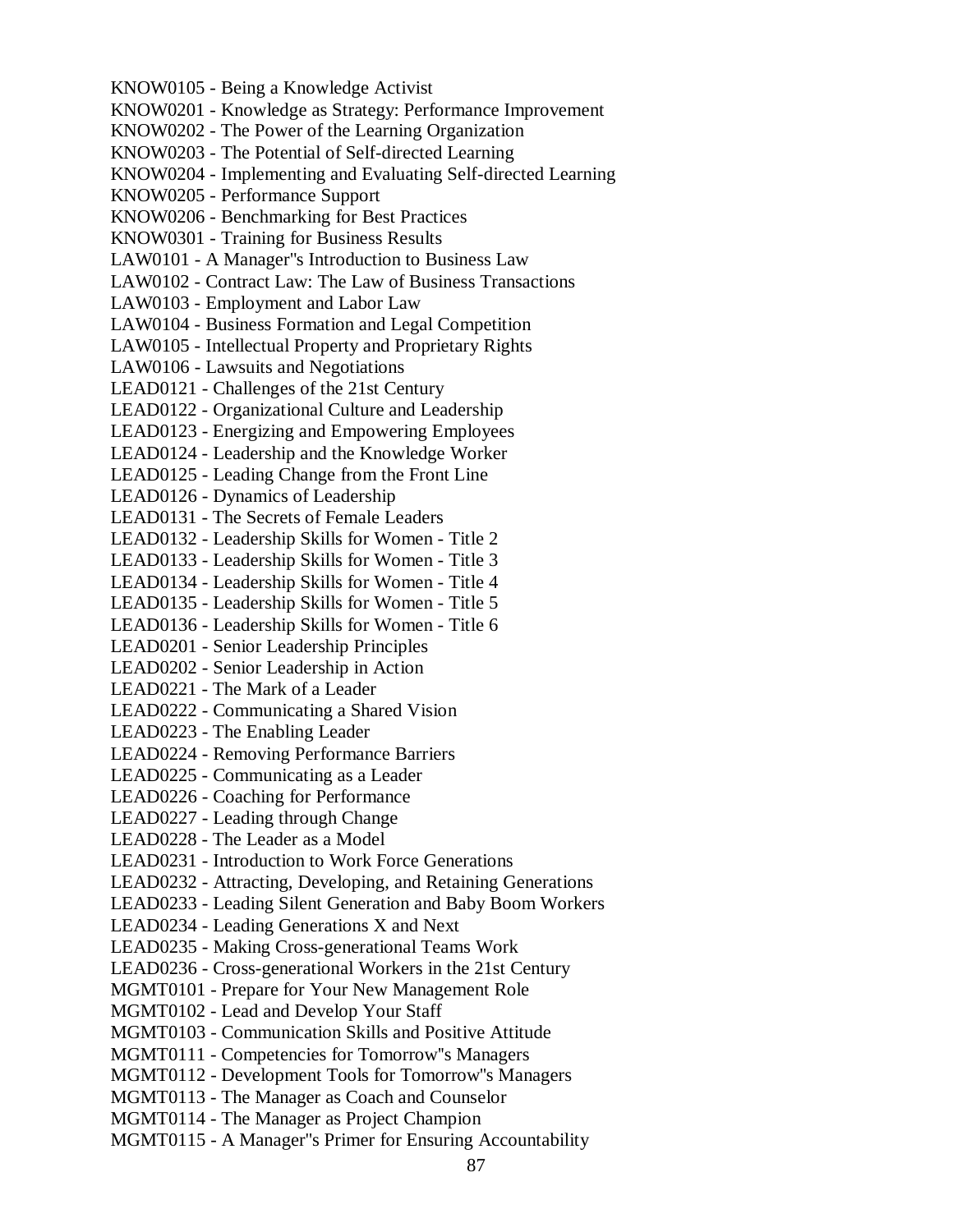MGMT0116 - Continuous Learning for Tomorrow''s Managers MGMT0131 - Understand and Confront Performance Problems MGMT0132 - Setting and Clarifying Standards MGMT0133 - Motivate and Recognize Employees MGMT0134 - Using Formal Discipline Measures MGMT0141 - Effective Management: Performance-based Appraisal MGMT0142 - Designing Successful Performance-based Appraisals MGMT0143 - Implementing Performance-based Appraisals MGMT0144 - Performance-based Appraisal: An Employee View MGMT0145 - Appraising the Performance-oriented Team MGMT0221 - Understanding Conflict MGMT0222 - Contentious Tactics and Conflict Escalation MGMT0223 - Resolving Conflict through Problem Solving MGMT0231 - The Role of the Facilitator MGMT0232 - Facilitative Fundamentals: Techniques and Tools MGMT0233 - Facilitating Work Groups and Meetings MGMT0234 - Facilitating Challenging Situations MGMT0235 - Facilitative Formats and Tools: Offering Options MGMT0236 - The Facilitative Leader MGMT0241 - Coaching Changes Managerial Malpractices MGMT0242 - Foundations of Coaching MGMT0243 - The Coach''s Roles MGMT0244 - Coaching and the People Issues MGMT0245 - Coaching Excellence Changes You MGMT0246 - Manager''s Performance Guide - Coaching Skills MGMT0251 - Effective Mentoring MGMT0252 - The Mentoring Manager MGMT0253 - Implementing an Organizationwide Mentoring Program MGMT0254 - Mentoring Strategies in the 21st Century MGMT0255 - Achieving Success with the Help of a Mentor MGMT0256 - e-Mentoring MGMT0311 - The Path from Pessimism to Optimism MGMT0312 - Proactive Approaches to Stop Negativity MGMT0313 - Overcoming Organizational Negativity MGMT0331 - Change Leadership MGMT0332 - Communicating and Reinforcing Change MGMT0333 - Overcoming the Challenges of Change MKT0201 - Elements of Marketing Strategy MKT0202 - Analyzing the Market MKT0203 - Competitive Factors in Strategic Marketing MKT0204 - Writing a Marketing Plan: Phase 1 MKT0205 - Writing the Marketing Plan: Creative Strategy MKT0206 - Creating a Marketing Campaign MKT0207 - Marketing Management MKT0208 - Financial Analysis for Successful Marketing MKT0211 - Introduction to Brand Management MKT0212 - Building Brand Equity MKT0213 - Managing the Creative Elements of Brands MKT0214 - Integrated Marketing Communications and Your Brand MKT0215 - Evaluating Brand Effectiveness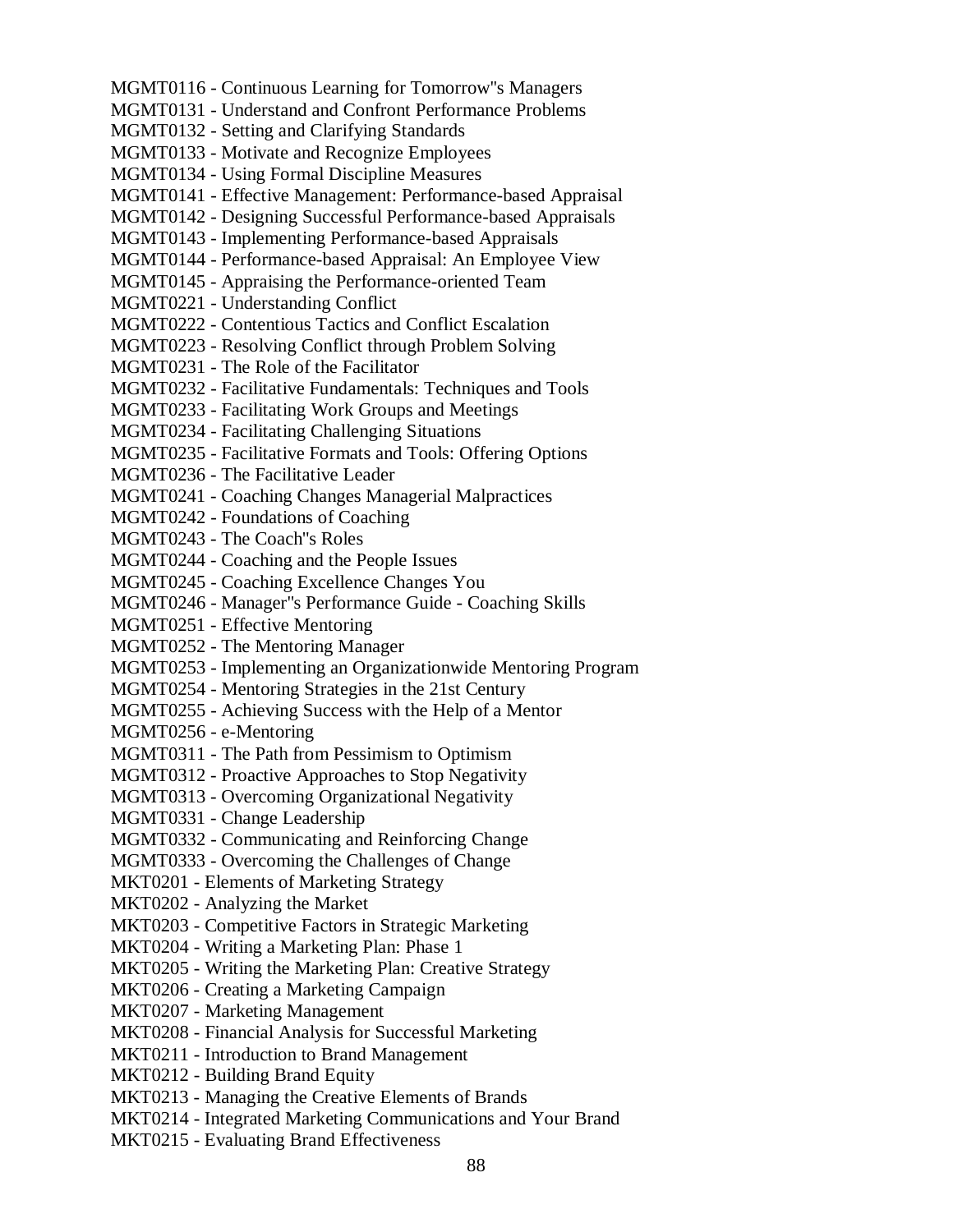MKT0216 - Managing and Maintaining Brand Equity PROJ0101 - Defining Projects PROJ0102 - Essential Project Management Tools PROJ0103 - Computer-assisted Project Planning PROJ0104 - Building the Project Team PROJ0105 - Leading the Successful Project Team PROJ0106 - Completing the Project PROJ0111 - Project Management Context and Processes PROJ0112 - Project Integration, Scope, and Time Management PROJ0113 - Project Cost and Quality Management PROJ0114 - Project Human Resources and Communications PROJ0115 - Project Risk and Procurement Management PROJ0116 - Manager''s Performance Guide - Project Management PROJ0221 - Project Plan Development PROJ0222 - Project Plan Execution and Overall Change Control PROJ0231 - Project Scope Management: Initiation and Planning PROJ0232 - Project Scope Management: Defining Scope PROJ0233 - Project Scope Management: Controlling Change PROJ0241 - Project Activity Planning PROJ0242 - Project Activity Duration Estimating PROJ0243 - Project Schedule Development PROJ0244 - Project Schedule Control PROJ0251 - Project Resource Planning PROJ0252 - Project Cost Estimating and Budgeting PROJ0253 - Project Cost Control PROJ0261 - Project Quality Planning PROJ0262 - Project Quality Assurance PROJ0263 - Project Quality Control PROJ0271 - Project Organizational Planning PROJ0272 - Project Staff Acquisition PROJ0273 - Project Team Development PROJ0281 - Project Communications Planning PROJ0282 - Project Performance Reporting PROJ0283 - Project Information Distribution & Closure PROJ0291 - Project Risk Identification PROJ0292 - Project Risk Quantification PROJ0293 - Project Risk Response Development and Control PROJ0301 - Project Procurement Planning PROJ0302 - Project Solicitation PROJ0303 - Project Source Selection PROJ0304 - Project Contract Management SALE0141 - Moving from Product Selling to Solution Selling SALE0142 - Power Prospecting SALE0143 - Finding the Pain You Can Cure SALE0144 - Influencing Your Customer''s Decision SALE0145 - Presenting Your Solution SALE0146 - Building Relationships for Continuing Success SALE0211 - Sales Motivation SALE0212 - Developing Your Full Sales Potential SALE0213 - Advanced Sales Communication Techniques: Part One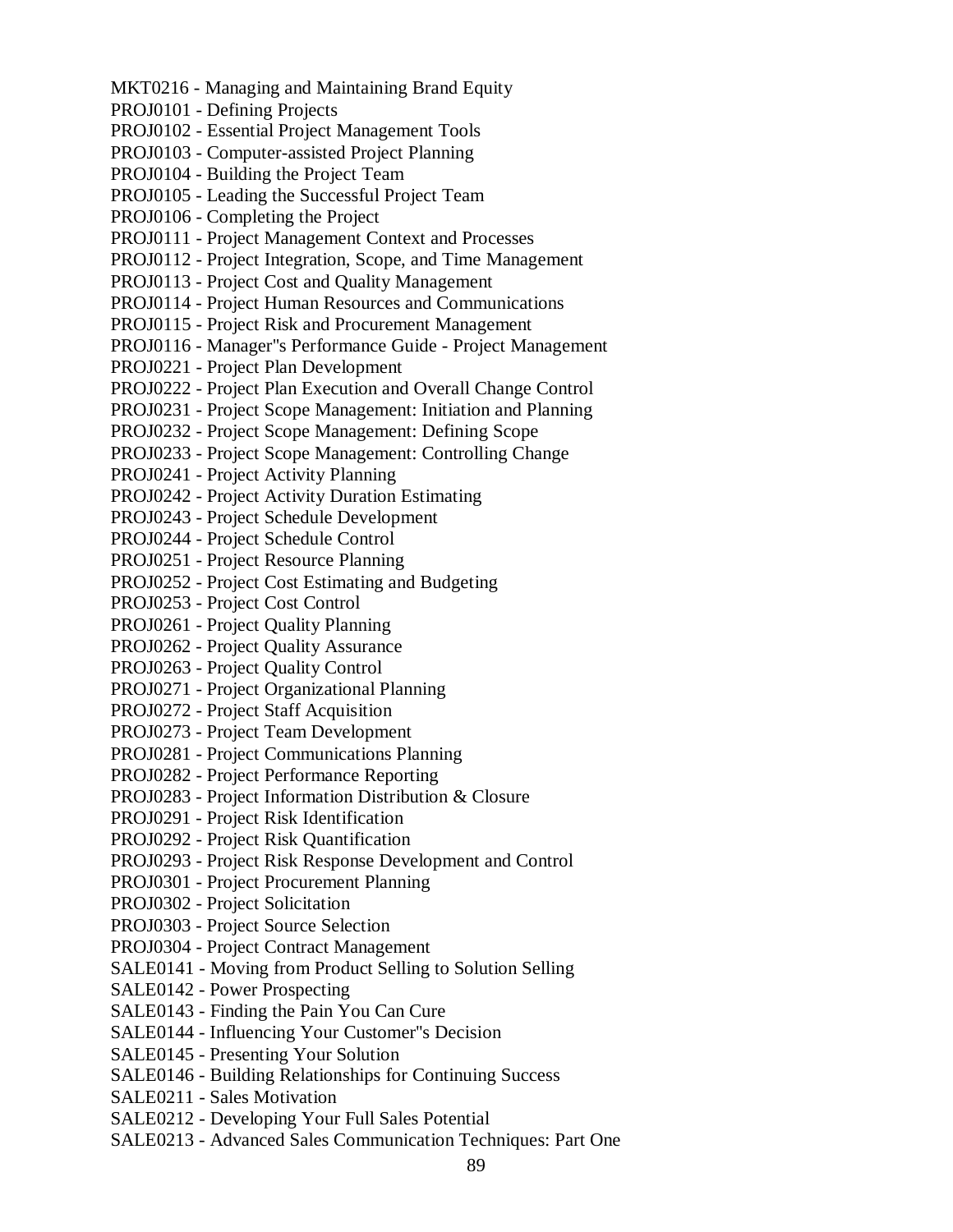SALE0214 - Advanced Sales Communication Techniques: Part Two SALE0215 - Maintaining Your Customer Base SALE0216 - Expanding Your Customer Base SALE0221 - Preparation and Strategic Planning SALE0222 - Strategic Planning SALE0223 - Progressing through the Complex Sale SALE0224 - Negotiating for Mutual Benefit SALE0225 - Developing the Account SALE8211 - Sales Motivation SALE8212 - Developing Your Full Sales Potential SALE8213 - Advanced Sales Communication Techniques: Part One SALE8214 - Advanced Sales Communication Techniques, Part 2 SALE8215 - Expanding and Maximizing Your Customer Base SALE8216 - Time is Money – Spend it Well SALE8217 - Product and Company Knowledge, a Key Factor for Success STGY0211 - Fundamental Components of a Business Case STGY0212 - Developing Target Market Strategy STGY0213 - Understanding Positioning STGY0214 - The Marketing and Sales Plan STGY0215 - Pricing for Profitability STGY0216 - Presenting Your Case STGY0301 - Strategic Management - Planning STGY0302 - Strategic Management - Analysis and Choice STGY0303 - Strategic Management - Corporate Implementation STGY0311 - Technology Forecasting STGY0321 - Business Management and Strategy STGY0322 - Technology Management and Strategy STGY0331 - Value Chain: Structure and Analysis STGY0332 - Cost Advantage via Value Chain Analysis STGY0333 - Differentiation Advantage via Value Chain Analysis STGY0334 - Focus Advantage via Value Chain Analysis STGY0341 - Competitive Intelligence: Planning and Direction STGY0342 - Competitive Intelligence: Information Gathering STGY0343 - Competitive Intelligence: Analysis & Dissemination STGY0401 - What Is Systems Thinking? STGY0402 - Building a Healthy System STGY0403 - Systems-thinking Models and Thinking Skills STGY0404 - System Archetypes STGY0405 - Redesigning Your Organization: Part I STGY0406 - Redesigning Your Organization: Part II TEAM0121 - Determine Need and Select the Project Manager TEAM0122 - Select, Evaluate, and Fund Cross-functional Teams TEAM0123 - Developing the Cross-functional Team TEAM0124 - Achieving Results as a Cross-functional Team TEAM0131 - The Self-directed Project Team Member TEAM0132 - Project Team Communication Skills TEAM0133 - Team-building Is an Inside Job TEAM0134 - Troubleshooting for Project Teams TEAM0135 - The Project Team Star Player TEAM0136 - Honing Your Leadership Skills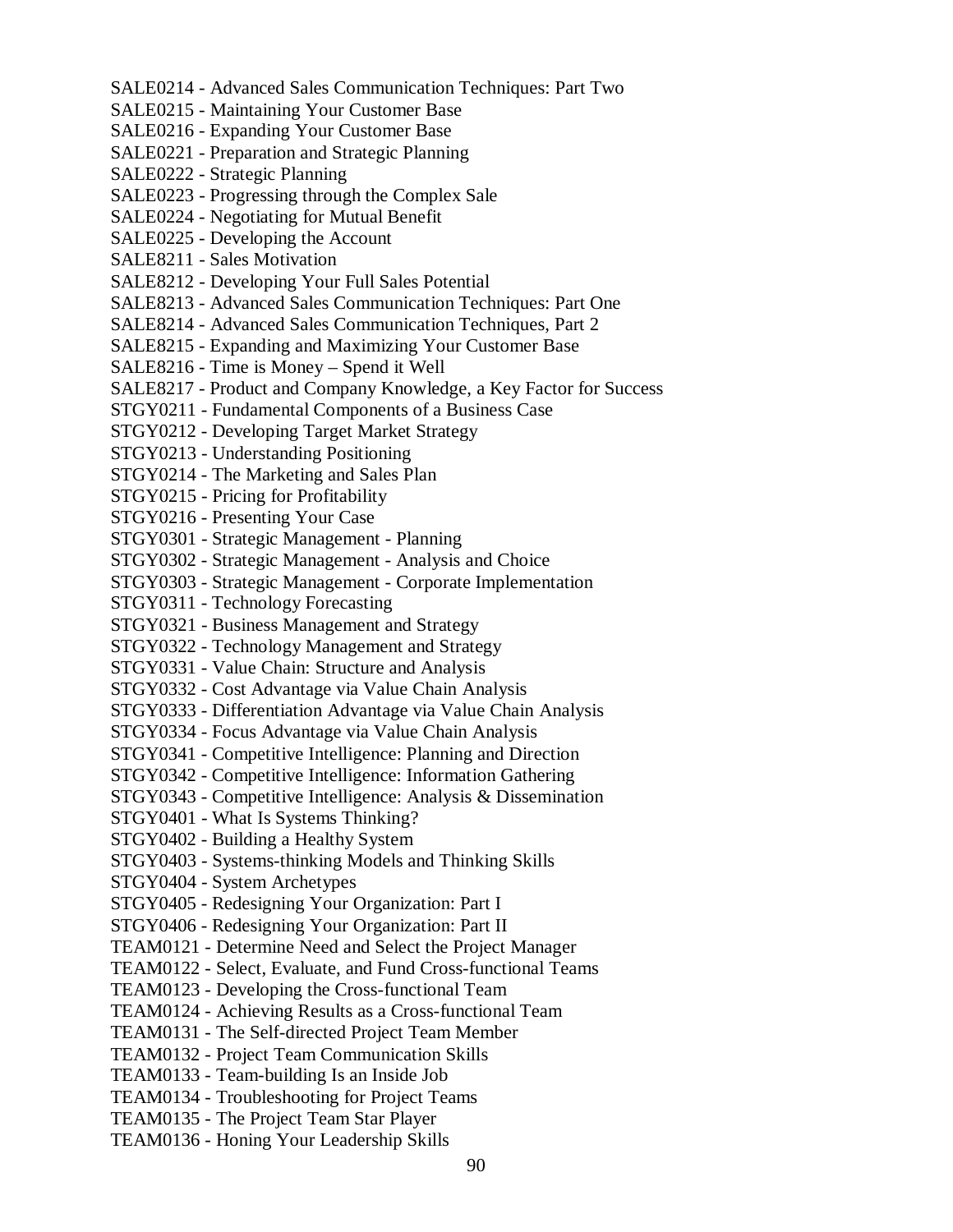- TEAM0141 Building a High-performance Team
- TEAM0142 Harnessing Collective Knowledge
- TEAM0143 Managing a Project with Your Team
- TEAM0144 Revving up Your High-performance Project Team
- TEAM0145 Maintaining Project Team Peak Performance
- TEAM0146 Fixing Broken Teams
- TEAM0211 Team Conflict: The Seeds of Dissent
- TEAM0212 Analyzing Workplace War Zones
- TEAM0213 Getting Past Clashes: Valuing Team Diversity
- TEAM0214 Conquering Conflict through Communication
- TEAM0215 The Path to Peace and Harmony
- TEAM0216 Manager''s Performance Guide Team Conflict Skills
- TEAM0221 Virtual Team Basics
- TEAM0222 Virtual Team Communication
- TEAM0223 Collaboration in Virtual Teams
- TEAM0224 Virtual Project Management
- TEAM0225 Virtual Team Leadership
- TEAM0226 Learning Organizations and the V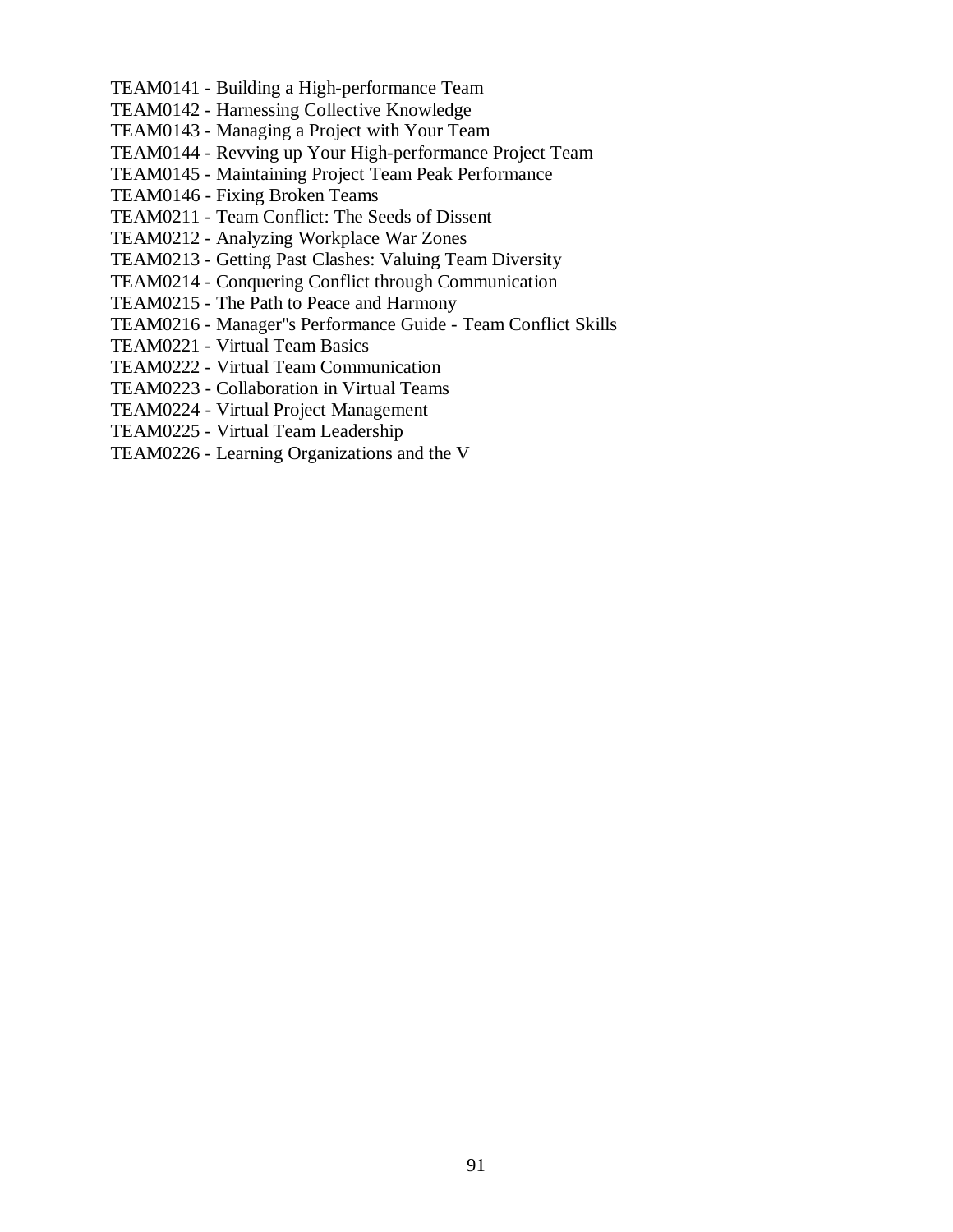# Appendix B



### **SkillSoft Web-based Training**

SkillSoft offers a comprehensive library of web-delivered, self-directed learning courses and performance support tools, addressing a vast range of professional development and business skills.

# **SkillSoft Course Library**

SkillSoft offers over 300 e-Learning courses and over 750 online job aids.

SkillSoft's Course Library consists of the following Subject areas:

### *Professional Development*

| <b>Management</b>         | <b>Personal Development</b> |
|---------------------------|-----------------------------|
| Leadership                | <b>Customer Service</b>     |
| <b>Team Building</b>      | <b>Project Management</b>   |
| Communication             |                             |
| <b>Business Expertise</b> |                             |

| <b>Finance</b>    | <b>Human Resources</b>    |
|-------------------|---------------------------|
| Marketing         | Knowledge                 |
| Management        |                           |
| <b>Operations</b> | <b>Strategic Planning</b> |